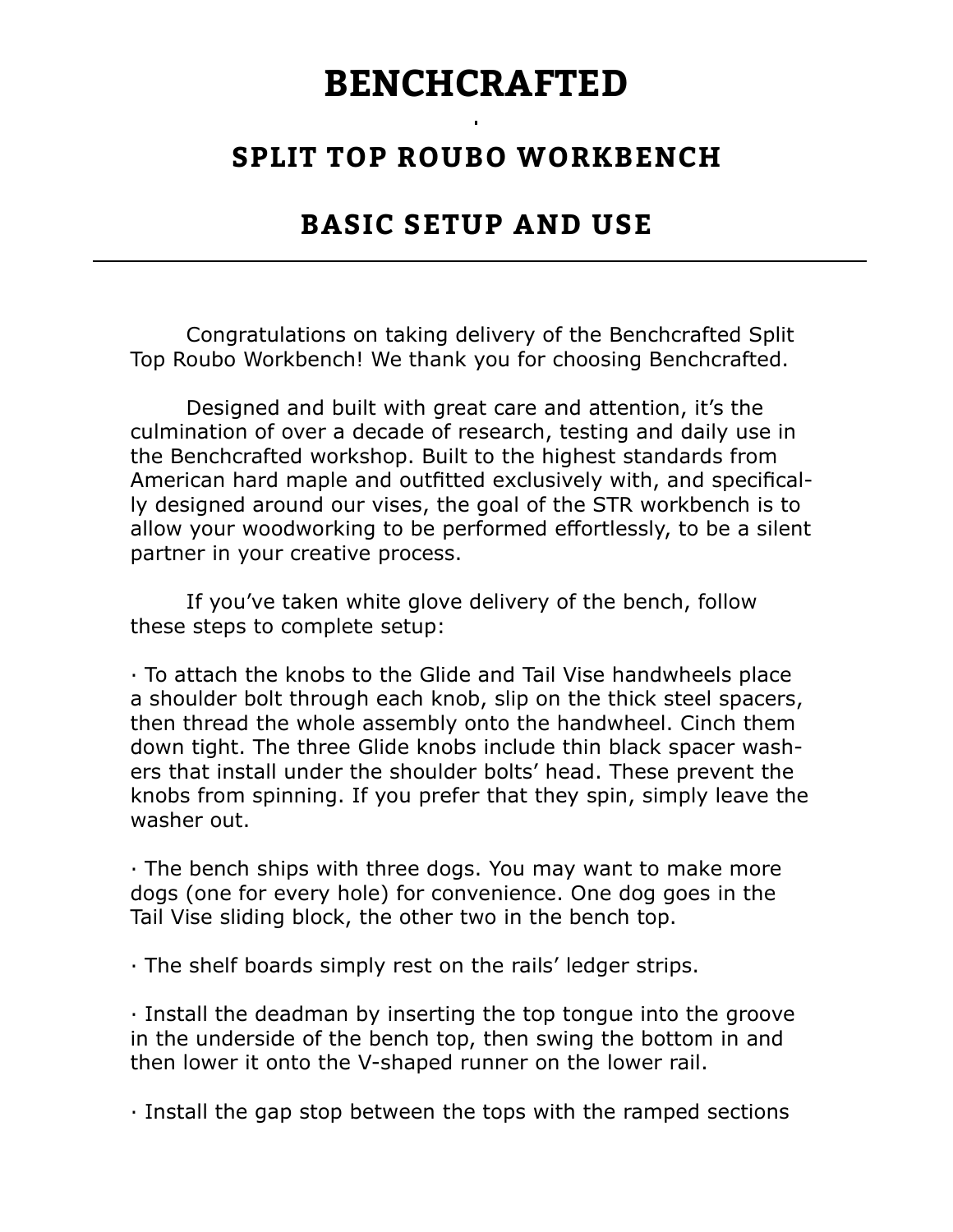down so they come to rest on the upper rails.

The workbench is supplied in-the-white, without finish applied. If you glue or finish projects on the bench, or simply want it to stay as clean as possible, you can apply a finish of your choice. Any finish works. We would urge you however to keep the top work surface finished to a minimal level so it doesn't become slippery. You want some grip on that surface. The rest of the bench can be finished to whatever level you like.

 We build the STR in a controlled shop environment, but the humidity level and conditions in your shop will be different than our's. Expect some wood movement. You may need to tighten the bolts that join the long rails to the end sections during dry periods. The Tail Vise may also need some slight adjustment if your shop is in an especially humid climate. Consult our Tail Vise installation instructions for details, which you can download anytime from www. benchcrafted.com.

 The tops of your bench are milled to precise tolerances and are coplanar and flat when we build each bench. But depending on your shop environment you may need to flatten the bench tops slightly once the bench reaches equilibrium in your shop. Let it acclimate for a couple weeks before determining if it needs further flattening. And then once a year check it for flat.

 The gap stop may also change dimension slightly over the seasons or once it reaches equilibrium in your shop. It should fit loosely enough in the gap between the tops that it can be slid left and right easily. You may need to plane the entire gap stop to achieve this. Paste wax on the outside faces help it to move smoothly.

 To keep the deadman sliding smoothly, apply paste wax to the runner on the lower rail and to the V groove at the bottom of the deadman.

 The vises require very little maintenance. They are made primarily of steel and iron and will rust with exposure to moisture.